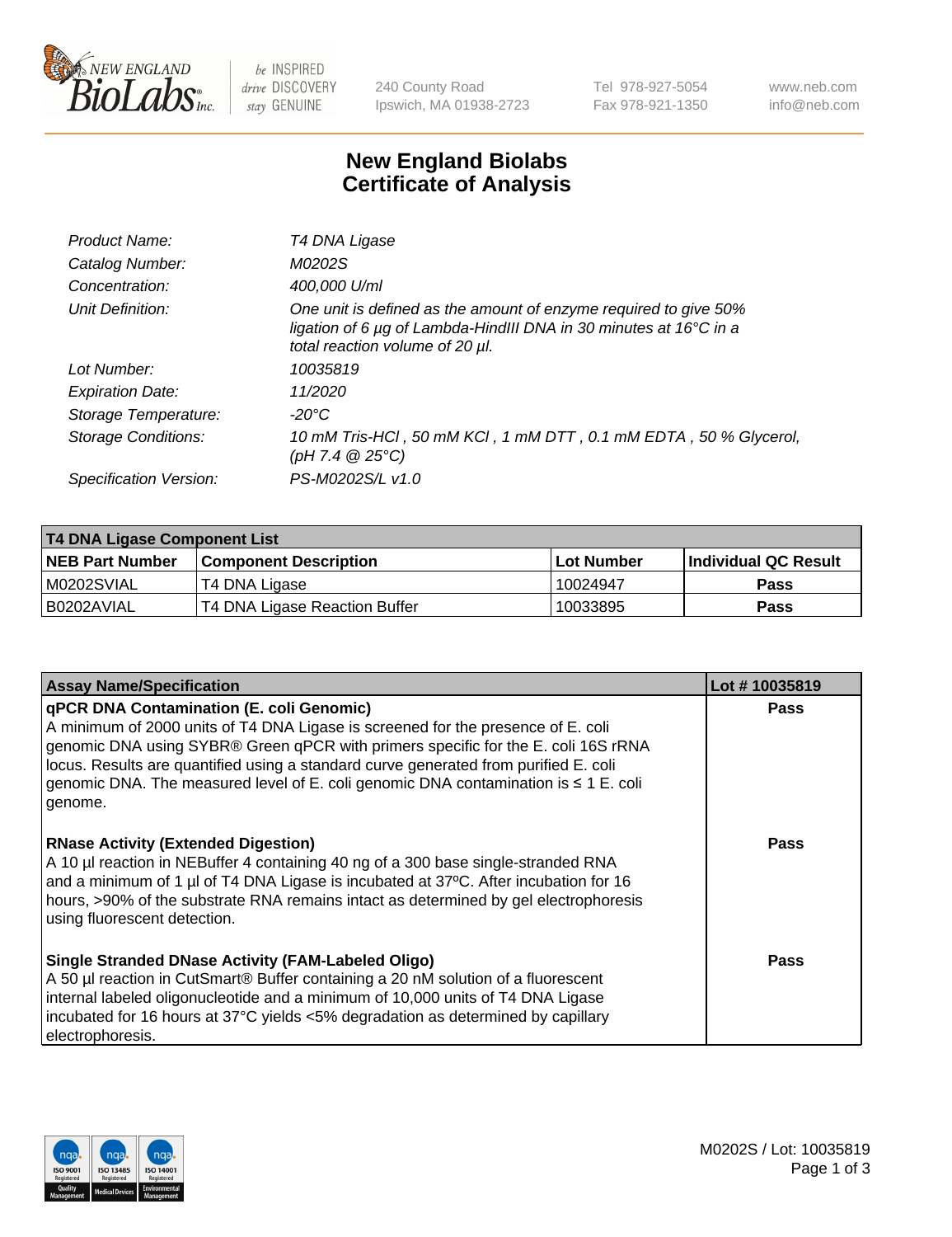

be INSPIRED drive DISCOVERY stay GENUINE

240 County Road Ipswich, MA 01938-2723 Tel 978-927-5054 Fax 978-921-1350

www.neb.com info@neb.com

| <b>Assay Name/Specification</b>                                                                                                                                                                                                                                                                                                                                                                                    | Lot #10035819 |
|--------------------------------------------------------------------------------------------------------------------------------------------------------------------------------------------------------------------------------------------------------------------------------------------------------------------------------------------------------------------------------------------------------------------|---------------|
| <b>Ligation and Recutting (Terminal Integrity, Digested DNA)</b><br>A 20 µl reaction in 1X T4 DNA Ligase Reaction Buffer containing 2 µg of Lambda<br>DNA-HindIII Digest and a minimum of 4000 units of T4 DNA Ligase incubated for 16<br>hours at 37°C results in >95% ligation of the DNA fragments as determined by agarose<br>gel electrophoresis. Of these ligated fragments, >95% can be recut with HindIII. | Pass          |
| <b>Non-Specific DNase Activity (16 Hour)</b><br>A 50 µl reaction in NEBuffer 1 containing 1 µg of CIP-treated Lambda-HindIII DNA and<br>a minimum of 2000 units of T4 DNA Ligase incubated for 16 hours at 37°C results in a<br>DNA pattern free of detectable nuclease degradation as determined by agarose gel<br>electrophoresis.                                                                               | <b>Pass</b>   |
| <b>Protein Concentration (A280)</b><br>The concentration of T4 DNA Ligase is 0.4 mg/ml +/- 10% as determined by UV<br>absorption at 280 nm. Protein concentration is determined by the Pace method using<br>the extinction coefficient of 57,675 and molecular weight of 55,292 daltons for T4<br>DNA Ligase (Pace, C.N. et al. (1995) Protein Sci., 4, 2411-2423).                                                | Pass          |
| <b>Protein Purity Assay (SDS-PAGE)</b><br>T4 DNA Ligase is ≥ 95% pure as determined by SDS-PAGE analysis using Coomassie Blue<br>detection.                                                                                                                                                                                                                                                                        | Pass          |
| <b>DNase Activity (Labeled Oligo, 3' extension)</b><br>A 50 µl reaction in CutSmart® Buffer containing a 20 nM solution of a fluorescent<br>labeled double-stranded oligonucleotide containing a 3' extension and a minimum of<br>10,000 units of T4 DNA Ligase incubated for 16 hours at 37°C yields <5% degradation<br>as determined by capillary electrophoresis.                                               | Pass          |
| <b>DNase Activity (Labeled Oligo, 5' extension)</b><br>A 50 µl reaction in CutSmart® Buffer containing a 20 nM solution of a fluorescent<br>labeled double-stranded oligonucleotide containing a 5' extension and a minimum of<br>10,000 units of T4 DNA Ligase incubated for 16 hours at 37°C yields <5% degradation<br>as determined by capillary electrophoresis.                                               | Pass          |
| <b>Double Stranded DNase Activity (Labeled Oligo)</b><br>A 50 µl reaction in CutSmart® Buffer containing a 20 nM solution of a fluorescent<br>labeled double-stranded oligonucleotide containing a blunt end and a minimum of<br>10,000 units of T4 DNA Ligase incubated for 16 hours at 37°C yields <5% degradation<br>as determined by capillary electrophoresis.                                                | Pass          |
| <b>Endonuclease Activity (Nicking)</b>                                                                                                                                                                                                                                                                                                                                                                             | Pass          |